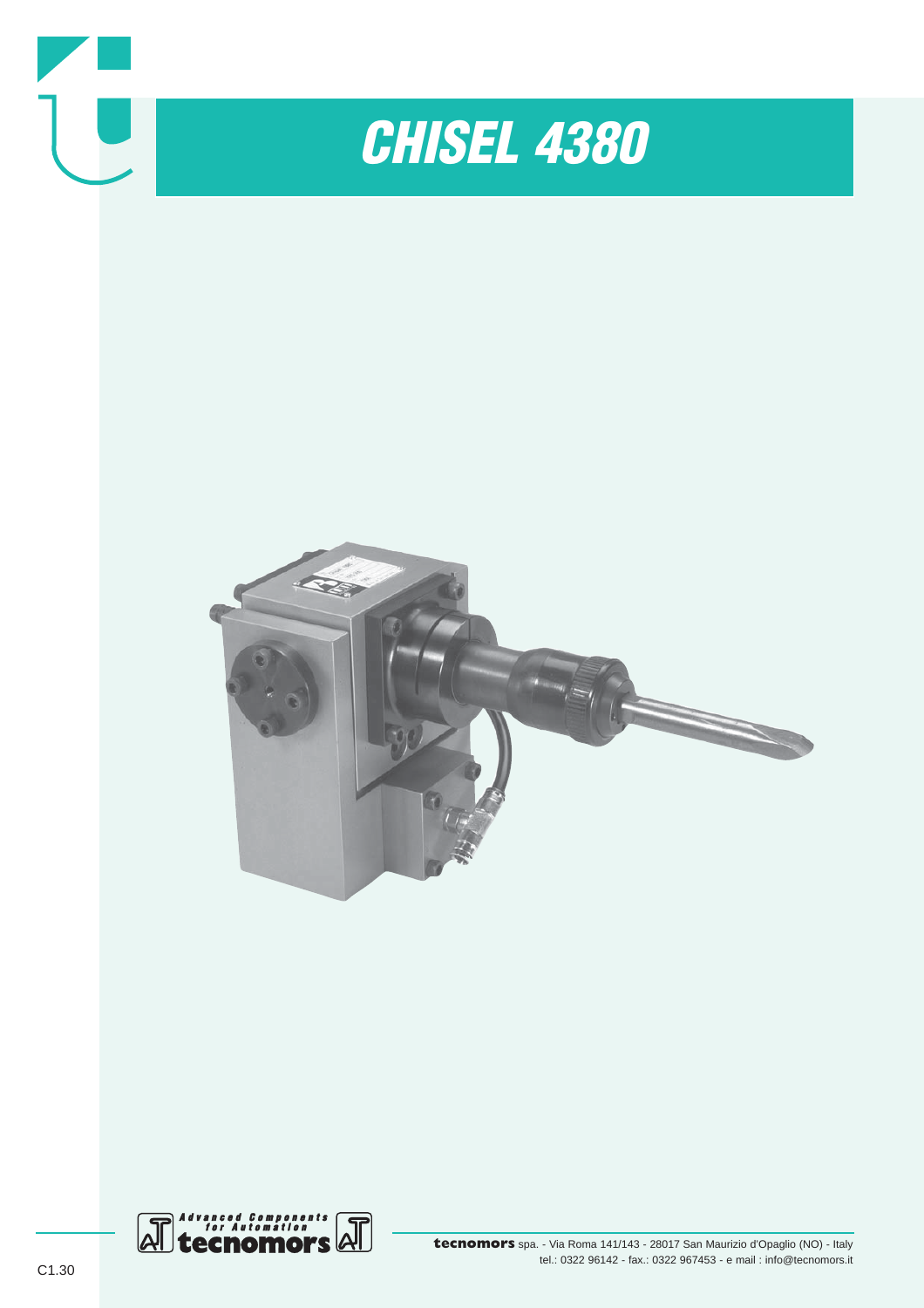## *CHISEL 4380*

Lo scalpello di sbavatura CHISEL 4380 è particolarmente adatto a rimuovere le bave dovute allo stampaggio soprattutto di materiali tipo la ghisa o l'alluminio. Il CHISEL 4380 può essere impiegato in ogni direzione. **I**

La punta dell'utensile può essere compensata in due direzioni.

La pressione contro il pezzo è definita dal programma d'installazione.

Il CHISEL 4380 può essere montato in modo stazionario su un supporto (Toolstand) oppure sul braccio di un robot.

Il robot può anche utilizzare diversi tipi di utensili grazie ai cambi rapidi.

Diversi tipi di punte o utensili possono essere utilizzati con il CHISEL 4380.

Per garantire il funzionamento ottimale del motore é necessario utilizzare aria compressa filtrata e lubrificata.

The chipping hammer CHISEL 4380 is well suited to remove burrs and flashes of mold parting lines particularly in openings, slots and grooves. **GB**

It is well suited for the deflashing of parts made of gray cast iron- and aluminum-casting. It can be employed in any orientation.

The chisel tip is compliable in two directions.

The pressure against the workpiece can be set from the robot program.

The chipping hammer can either be mounted stationary onto a tool stand (Toolstand) or onto the robot arm.

If these tools at the robot have to be changed automatically, a tool changing system (Tool-Changer) is available.

Different chisel inserts can be used.

To assure an optimal life of the air motors the compressed air must be cleaned and lubricated.

### **D**

Das Meisselwerkzeug CHISEL 4380 eignet sich zum Entfernen von Graten an Guss-Formtrennungen speziell in Öffnungen und Löchern.

Es ist besonders geeignet für das Verputzen von GG- und Alu-Gussteilen.

Das Werkzeug kann in jeder beliebigen Lage eingesetzt werden.

Die Meisselsschneide ist in zwei Richtungen auslenkbar, wobei die notwendige Anpresskraft auf die Werkstückkante oder Oberfläche vom Roboterprogramm variiert werden kann.

Das Meisselwerkzeug kann entweder am Roboterarm oder stationär an einem Werkzeugständer (Toolstand) angebaut werden. Sollen diese Werkzeuge am Roboter automatisch gewechselt werden, so steht ein Werkzeug-Wechselsystem (Tool-Changer) zur Verfügung.

Es können unterschiedliche Meisseleinsätze verwendet werden.

Für eine einwandfreie Funktion benötigt dieses Werkzeug geölte Druckluft.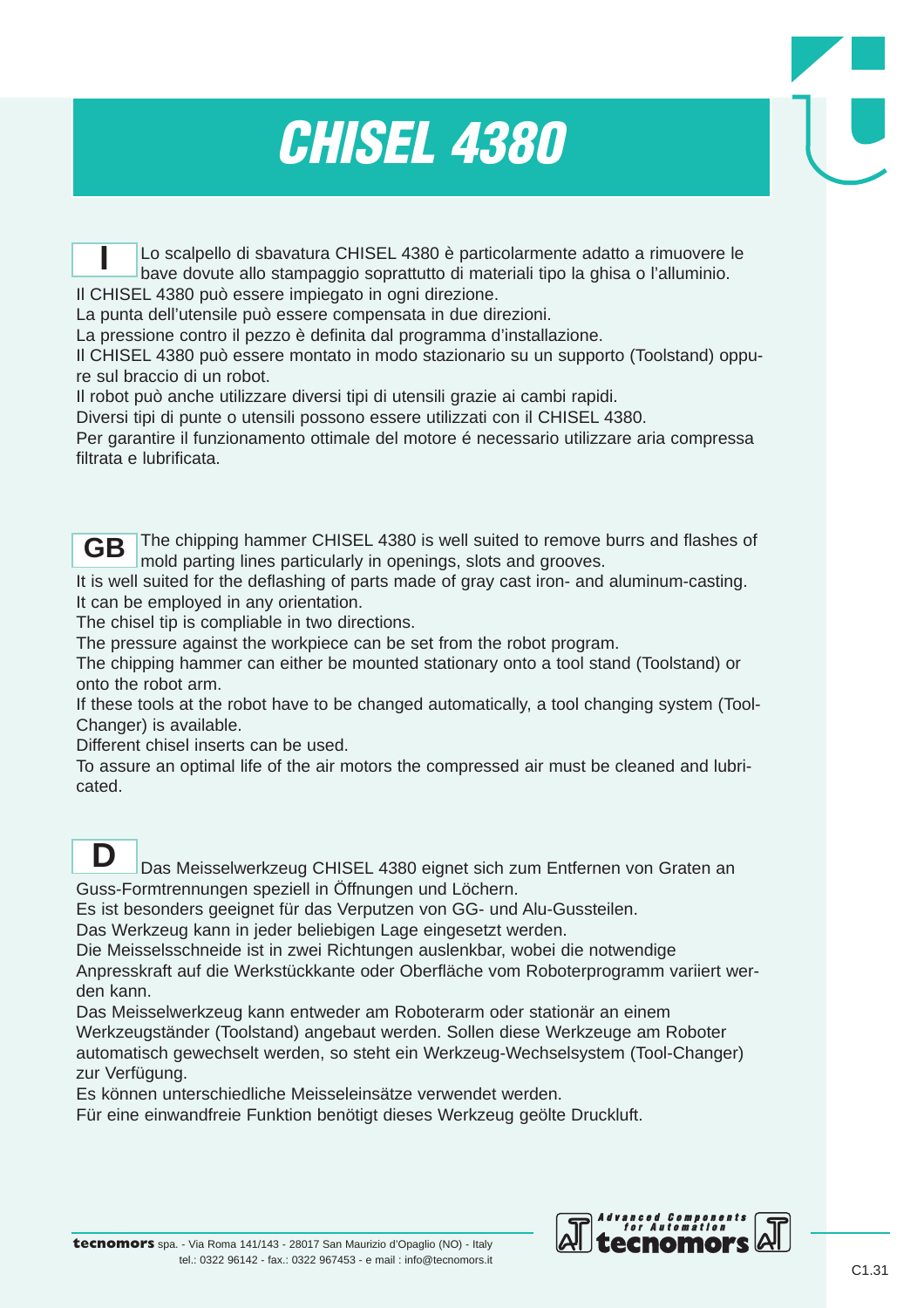

# *CHISEL 4380*







 $num LL \mp 1.8E$ Auslenkung / Compliance